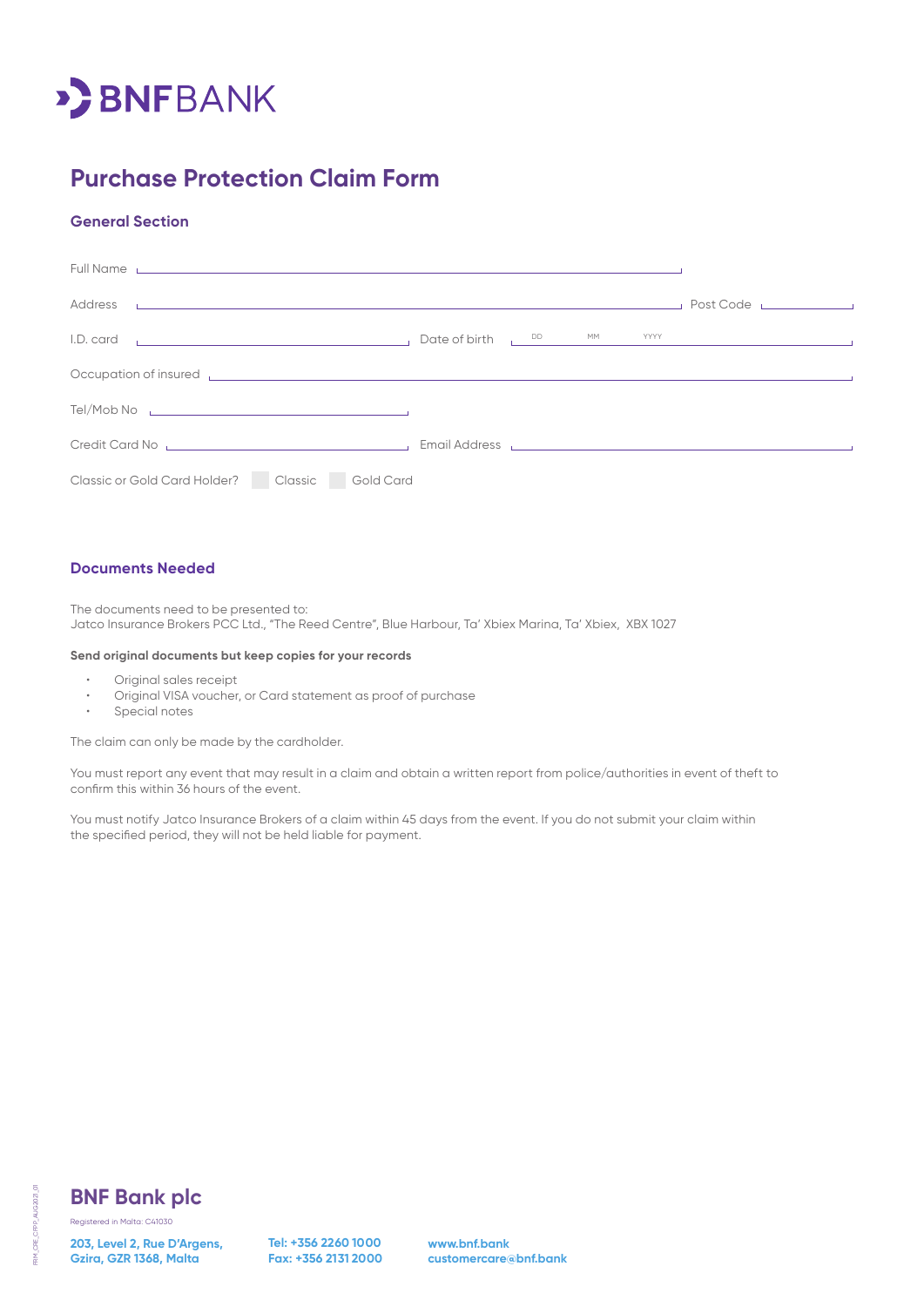

#### **Questionnaire**

Please answer all questions below. Use block capital letters per answer.

#### **1. Details of loss.**

Please provide details of events that led to this claim

**2. Did you report the loss?**

**Solution No Date Reported** DD MM YYYY

**3. If Yes, please provide details including any written reports or crime reference.**

**4. Details of lost/stolen/damaged items (including make and model)**

| Where purchased | When purchased | Purchase price | Amount claimed |  |  |
|-----------------|----------------|----------------|----------------|--|--|
|                 |                |                |                |  |  |
|                 |                |                |                |  |  |
|                 |                |                |                |  |  |
|                 |                |                |                |  |  |
|                 |                |                |                |  |  |
|                 |                |                |                |  |  |
|                 |                |                |                |  |  |
|                 |                |                |                |  |  |
|                 |                |                |                |  |  |
|                 |                |                |                |  |  |

 $\sim$ 

FRM\_CRE\_CFPP\_AUG2021\_01 FRM\_CRE\_CFPP\_AUG2021\_01

## **BNF Bank plc**

Registered in Malta: C41030

**203, Level 2, Rue D'Argens, Gzira, GZR 1368, Malta**

**Tel: +356 2260 1000 Fax: +356 2131 2000** **www.bnf.bank customercare@bnf.bank**